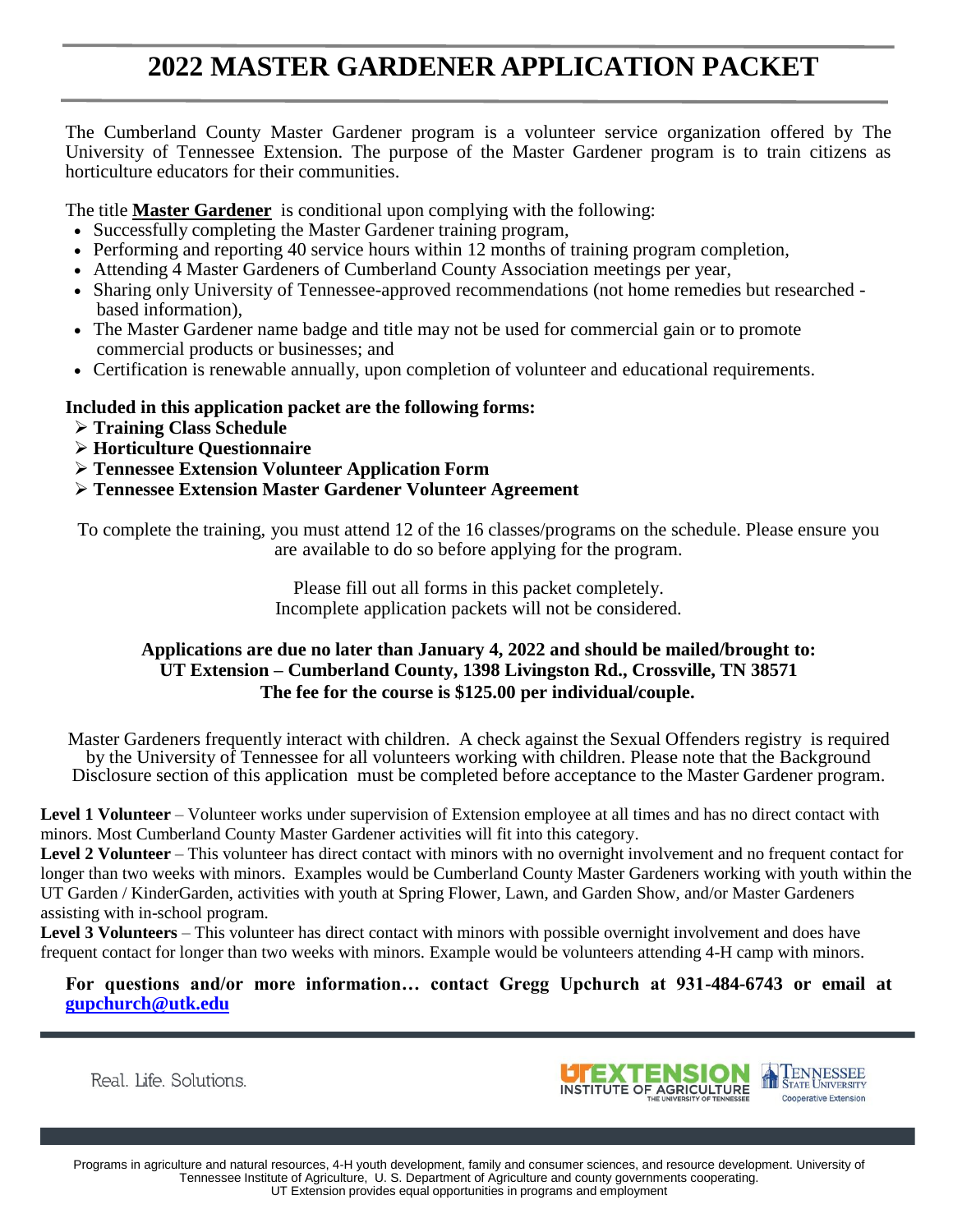## **2022 Cumberland County Master Gardener Volunteer Training Class Schedule**

**All Classes will be held in the UT Extension "Country Store"**

#### **Classes 9:00 a.m. – 12:00 p.m. (Noon)**

| Date                            | <b>Class Topic</b>                           | <u>Instructor (s)</u>                          |
|---------------------------------|----------------------------------------------|------------------------------------------------|
| Tuesday, January 25             | <b>Welcome</b>                               | Gregg Upchurch, UT Extension Cumberland County |
|                                 |                                              | <b>Cumberland County Master Gardeners</b>      |
| Tuesday, February 1             | <b>Orientation/TEMG Program</b>              | Dr. Natalie Bumgarner & MG Workgroup           |
| Tuesday, February 8             | <b>Environmental Stewardship</b>             | Dr. Andrea Ludwig & Taylor Reeder              |
| Tuesday, February 15            | <b>Botany</b>                                | Dr. Natalie Bumgarner & Anna Duncan            |
| Tuesday, February 22            | <b>Soils and Cover Crops</b>                 | Melody Rose & Gregg Upchurch                   |
| Tuesday, March 1                | Landscape Design & Herbaceous Plants         | Mike Ross & Lucas Holman                       |
| Tuesday, March 8                | <b>Woody Ornamentals</b>                     | Lee Rumble & Celeste Scott                     |
| Tuesday, March 15               | <b>Backyard Fruits</b>                       | Dr. David Lockwood & Taylor Reeder             |
| Tuesday, March 22               | <b>Insect Pest &amp; IPM</b>                 | Dr. Chris Cooper & Seth Whitehouse             |
| Tuesday, March 29               | <b>Plant Disease</b>                         | Dr. Alan Windham                               |
| Tuesday, April 5                | <b>Turf &amp; Weed Management</b>            | Dr. Tom Samples & Mitchell Mote                |
| Tuesday, April 12               | <b>Pollinators / Wildlife</b>                | Dr. Jennifer Tsuruda                           |
| Tuesday, April 19               | <b>Vegetable Gardening</b>                   | Dr. Natalie Bumgarner & Rachel Painter         |
| *Friday/Saturday, April 22 & 23 | <b>Spring Flower, Lawn &amp; Garden Show</b> | <b>Cumberland County Master Gardeners</b>      |
| Tuesday, April 26               | UT Gardens Tours & County Highlights         | Master Gardener Workgroup                      |
| **Tuesday, May 3                | <b>Recognition</b>                           | <b>Cumberland County Master Gardeners</b>      |

#### **\*Special event times**

**\*\*Regular monthly evening meeting Cumberland County Master Gardeners**